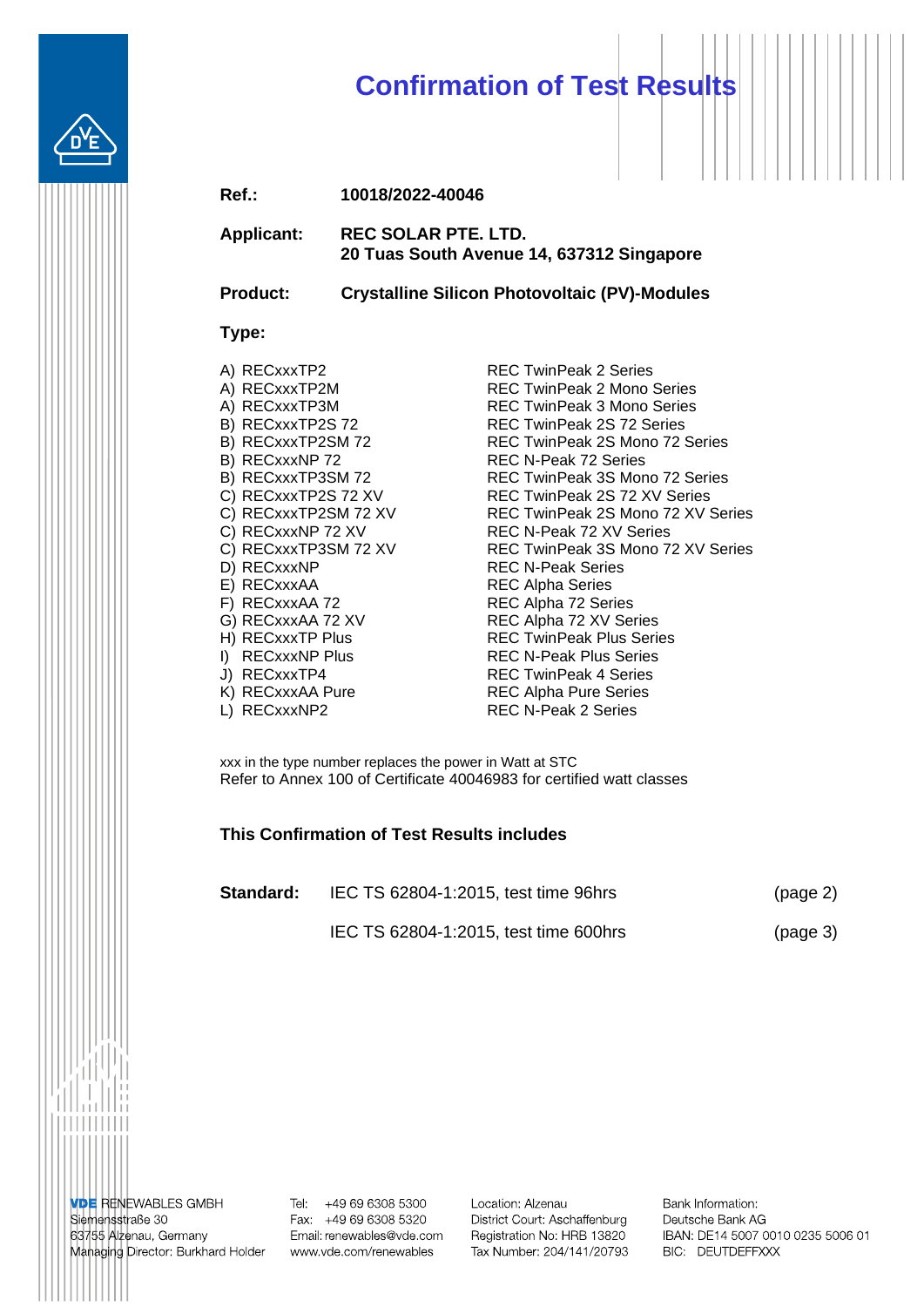

|                        | <b>IEC TS 62804-1:2015</b>                                                                                                            |  |  |  |  |  |
|------------------------|---------------------------------------------------------------------------------------------------------------------------------------|--|--|--|--|--|
|                        | Photovoltaic (PV) Modules - Test Methods for the detection of potential-induced<br>degradation<br><b>Part 1: Crystalline silicone</b> |  |  |  |  |  |
|                        |                                                                                                                                       |  |  |  |  |  |
| <b>Manufacturer:</b>   | REC SOLAR PTE. LTD.                                                                                                                   |  |  |  |  |  |
| Standard:              | IEC TS 62804-1:2015                                                                                                                   |  |  |  |  |  |
| <b>Test conditions</b> |                                                                                                                                       |  |  |  |  |  |

| Testing time:             | 96 h              |
|---------------------------|-------------------|
| Chamber temperature:      | $85^{\circ}$ C    |
| <b>Relative Humidity:</b> | $85\%$            |
| Potential to ground:      | +1000 V / -1000 V |
|                           |                   |

**Pass criteria:**

Power degradation: < 5%

**Summary of test results:**

| Maximum power degradation: allowed |          | max. $5\%$  |  |  |  |
|------------------------------------|----------|-------------|--|--|--|
|                                    | measured | max. 1.88 % |  |  |  |

The measured max. degradation is below the allowed degradation.

**Visual inspection:** No findings

The complete test results and the relevant BOM are given in Test Report No. TRPVM-2022-40046-4.

The overview of the already approved modules with the approved bill of materials is given in Annex 1 to 10018/2022-40046, dated 2022-05-23.

## **VDE Renewables GmbH**

63755 Alzenau, 2022-05-26

A. Rote

*Jose Jojo Arnd Roth*